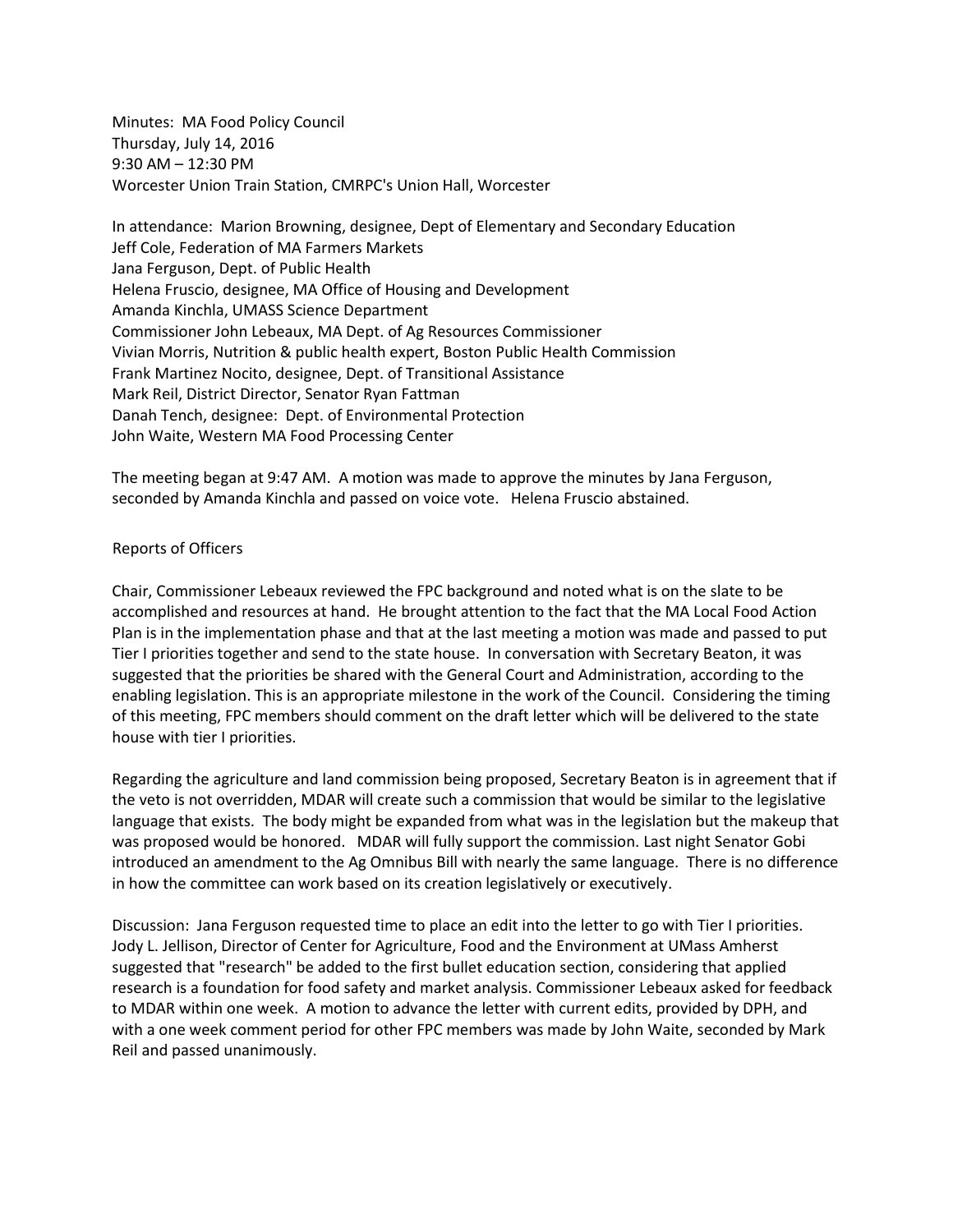There is a lot of interest in the FPC recommendations, but as tier 1 priorities come in at 17 pages, it is likely that a summary document will be required to further clarify the document into the highest level priorities. Two approaches could be:

1) Each FPC member could provide their top 2 to 3 priorities but that may still yield 51 priorities. 2) We could go through an exercise to establish those that have the highest level of FPC membership support by numbers.

Discussion: Jana Ferguson volunteered that the five DPH actions could be whittled down to two since several are subsets. Winton Pitcoff summarized that FPC members developed priorities based on what they are already doing and asked what can be owned by the members that they aren't currently working to achieve, as well as items that cross agencies, and that the FPC can own through collaboration.

Commissioner Lebeaux will be meeting with the Governor's staff this week, and will get more clarity on what would be most helpful. A facilitated discussion at the next meeting may help with further winnowing the Tier I priority list. FPC members asked to review goals and be prepared to identify their highest priorities, with a focus on "overarching thematic elements" to move forward.

Noted that there is strong interest which should be utilized, while at the same time, each FPC member needs buy-in from their organization. Suggestions included grouping the priorities around the four main tenants of the plan.

There was a discussion about the Governor's regulatory review Executive Order 562, in relation to the MA Local Food Action Plan. The question was raised around what in the plan directly speaks to regulatory issues, and how does this process mesh with that initiative?

Each secretariat is responsible for their own regulatory review process and report to the Governor to keep, rescind or change. In many cases the review has taken place and public comment periods are happening or upcoming in anticipation of regulation promulgation. DPH for example, has reviewed their regulations in accordance with the Exec Order. They are speaking to other agencies as partners in this process. DPH covers food safety and food processing regulations, so they are working with DAR and DMF now.

Is there an opportunity for the MA Food Collaborative to promote awareness of the public review period? Could the FPC hold a meeting around regulatory hearings? From a practical perspective, it would be difficult since the public reviews are rolled out and scheduled in stages, but anyone is welcome to attend the scheduled public comment periods. Relevant stakeholder groups are notified, however the Collaborative could promote the public comment periods in general. FPC members were encouraged to share public comment period information with the Food Plan Collaborative.

Commissioner Lebeaux asked for discussion for a MA FPC resources inventory survey, a fundamental goal of the plan - (*Action1.3.2.11: Develop an inventory of all state programs that relate to food and identifying synergistic opportunities for the allocation of State resources to best meet the goals of the Plan. The inventory could lead to further recommendations about State agency budget and administrative priorities, and efficient coordination among State agencies. The objective assignment might inventory some food programs that are not well known for example.)*

Discussion: Ideally, this would have been done in advance of the plan to show the landscape and how to advocate for the food system from the perspective of money, jobs, and other points of leverage. But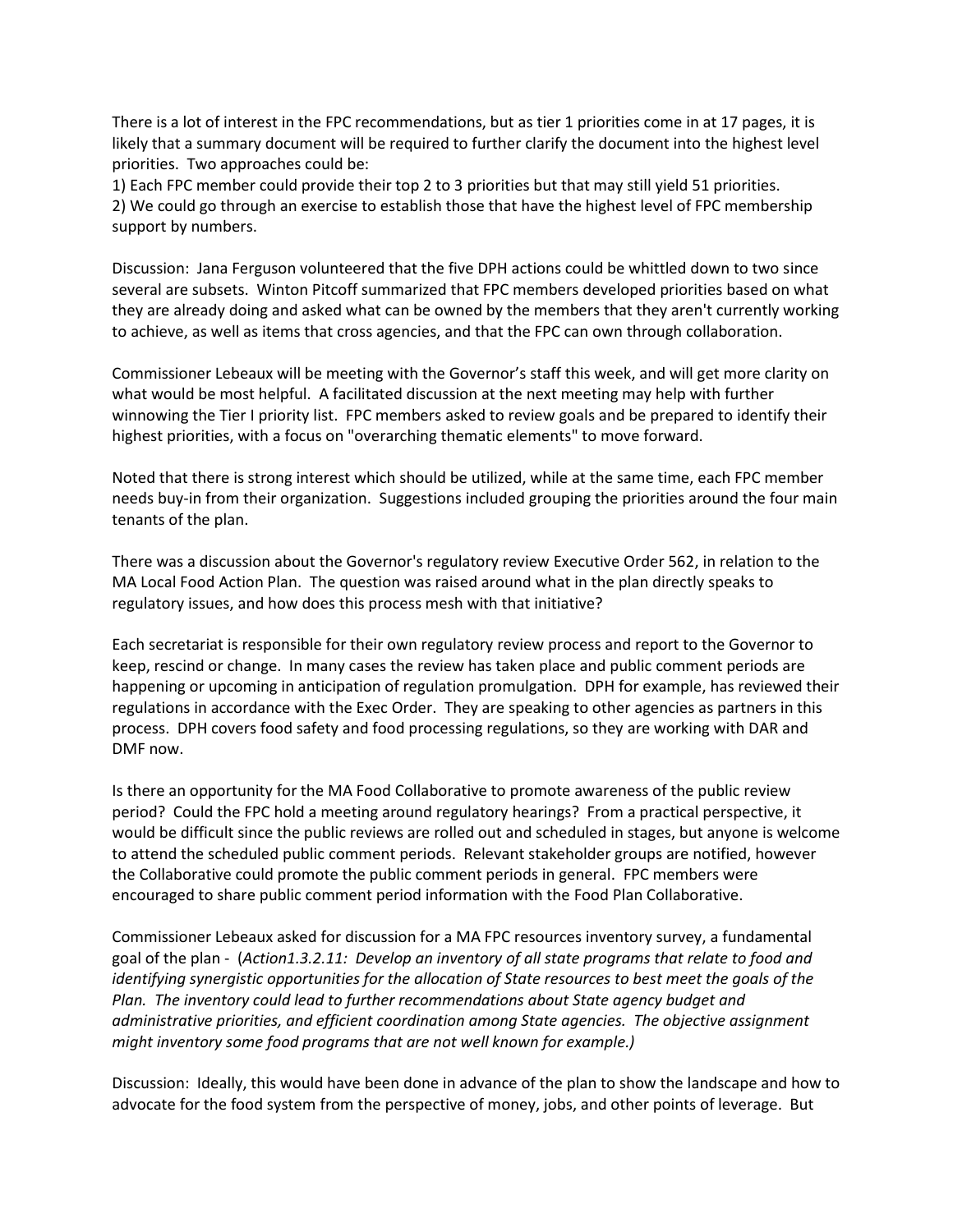now is a good time in any case. There isn't a good detailed view of how the state invests in the food system, or if there are overlaps, gaps and priority alignment. A resources inventory could illuminate and provide best practices and information. It could take the form of a survey and interview. The MA Food Systems Collaborative agreed to do the nuts and bolts work to support this endeavor. Programs both directly and indirectly related to food can be included, for example tech assistance programs from EOHED. Examples of output: how many relevant grant programs exist and what level of funding is required? How many employees provide tech assistance or research or other relevant services? Commissioner Lebeaux volunteered to promote and advance the resources inventory survey with the secretariat to encourage participation.

A motion to endorse the concept of moving forward with a MA food systems inventory was made by John Waite, seconded by Frank Martinez Nocito and unanimously passed.

#### **Program**

**Program:** Winton Pitcoff, MA Food Systems Collaborative: MA Local Food Action Plan work on issues including energy and ag land, technical assistance, regulatory, and economic development

Much time is being spent on organizational development including fundraising and grant writing. The current focus is also on processes to determine priorities - for both the Collaborative and other sectors. There have been conversations to revive previous working groups as well as smaller task forces connecting on focused projects. The Collaborative website provided is seen as important and a developer has been engaged. The MA Society for the Promotion of Agriculture has provided funding for a useable version of the MA Local Food Action Plan. Being on line allows updates including new activities and to add contact information, who is working on the goal, and the progress – whether it be legislation, regulatory changes or other updates for each action item. The work is to promote, monitor, and facilitate what's going on with the plan. UMASS has provided an intern to work on metrics, for example, how much food grown in MA is being eaten by MA residents with a focus on supply and demand.

A facilitator has been hired to work on health regulatory work in order to facilitate more effective engagement between growers and regulators.

The Collaborative has been working with DTA and the HIP program including outreach to raise \$2 million. The Collaborative rallied for amendments to support legislation. They didn't pass but did build awareness. They are also has been following the Omnibus bill closely. The Farmland Action Plan is in the budget and in the plan as a priority. Having the right people at the table is important including nongovernment folks.

The Collaborative has been successful with fundraising through private foundations including Kendall, John Merck Fund, Merk Family Fund, Boston Foundation, Sudbury Foundation, and the MA Society for the Promotion of Agriculture. They all saw the plan and Collaborative as important and have provided resources through March 2017. Commissioner Lebeaux shared that there is great value to the Collaborative' s work and asked that the steering committee be told that the FPC values their work.

### **Unfinished Business**